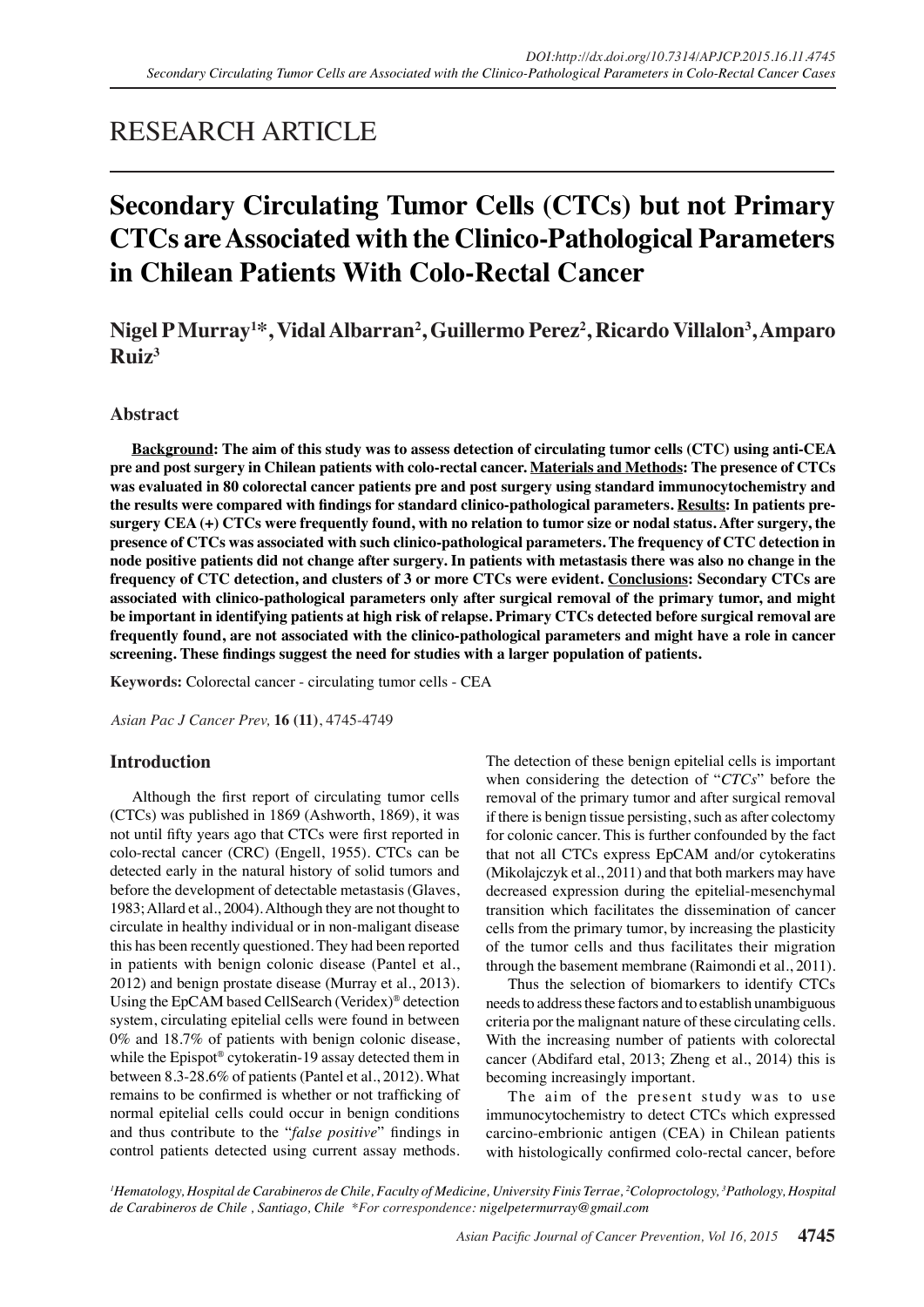#### *Nigel P Murray et al*

surgery and three months after primary tumor removal. CEA was selected as the detecting biomarker as it is highly overexpressed in colorectal cancer (Shiveley et el, 1985); routinely used as a tumor biomarker and as an auxillary indicator for the preoperative diagnosis of CRC (Kojima et al., 2009).

### **Materials and Methods**

A prospective single institution study of consecutive patients who complied with the following criteria: *i)* newly diagnosed non-metastatic or metastatic CRC, *ii)* absence of previous colon cancer o inflammatory colon disease, *iii)* written informed consent A group of 20 patients with non-malignant colo-rectal disease with a colonoscopy negative for cancer were used as controls.

#### *CTC detection*

Blood samples were collected the week prior to surgery and from 4 to 8 weeks after surgery, before adjuvant or palliative chemotherapy for those patients with advanced or metastatic disease.

Venous blood was collected using a 21G bufferfly needle; the first 5ml was discarded to prevent posible contamination by epitelial cells and the second 8ml was collected into tubes containing EDTA (Beckinson-Vacutainer®). The samples were transported at 4ºC and processed within 24 hours.

Mononuclear cells were obtainerd using differential gel centrifugation with Histopaque 1,077® (Sigma-Aldrich, USA) according to the manufacturer's instructions. The obtained cells were re-suspended in 100μl of autologous plasma and 25μl aliquots of cell suspensión used to prepare slides (sialinized, DAKO, USA), the nair dried for 24 hours and finally fixed using a solution of 70% etanol, 5% formaldehyde and 25% phosphate buffered saline (PBS) pH 7.4 (DAKO, USA) for five minutes and washed twice with PBS.

The slides were processed within one hour of fixation and incubated with monoclonal anti-CEA clone 11-7 (DAKO, USA) for one hour at room temperatura. CTCs were identified using an alkaline phosphatase-antialkaline phosphatase based system (LSAB2, DAKO, USA) with neofuschin as the chromogen and levisamole as an endogenous alkaline phosphatase inhibitor. Positive samples underwent a second process using anti-CD45 clone 2B11 + PD7/26 (DAKO, USA); incubated for one hour at room temperatura and identified using a peroxidase based system (LSAB2, DAKO, USA) with DAB (3,3´diaminobenzadine tetrachloride) as the chromogen.

A CTC was defined according to the morphophological criteria of ISHAGE (Borgen et al., 1999), as a nucleated cell expressing CEA but not CD45. Primary CTCs were defined as those CTCs detected before definitive surgery and secondary CTCs as those detected after surgery. A positive test was defined as the detection of at least 1 cell/8ml venous blood (Figure 1A-E).

The clinical parameters used were that of the TNM classification of 2010 (Edge et al, (2010). Surgical specimens were analyzed by a single experienced pathologist.

#### *Statistical analysis*

descriptive statistics were used to describe the demographic and clínico-pathological features and the two tailed Chi squared and Fisher Exact Test used to compare frequencies.

#### *Ethical considerations*

The study was approved by the Hospital Ethics Committee.

#### **Results**

80 consecutive patients, 56 (70%) women, with a mean age of all patients of 63.8±13.0 years and treated for CRC at the Hospital de Carabineros de Chile between July 2010 and December 2012 participated in the study. Of these 80 patients, 5 died before the second blood simple was taken at 3 months, these 5 patients were all primary CTC positive.

20 controls participated, of whom 1 was CTC positive, the histological diagnosis was a 1cm tubulo-villous adenoma, moderately differentiated which presented as an incidental finding at colonoscopy.

Of the 80 patients with CRC, 72/80 (90%) had primary CTCs detected which was significantly higher than the control group  $1/20$  (5%) (p<0.001).

a) Comparison of the presence of primary CTCs with secondary CTCs: 75/80 patients had blood samples taken for the detection of primary and secondary CTCs, of these 75 patients, 67 (89%) were primary CTC positive. After surgery 33/67 (49%) were negative for secondary CTCs. 8/75 (11%) of patients were primary CTC negative, of whom  $1/8$  (13%) became positive after surgery (Table 1).

b) Comparison of primary and secondary CTCs with clinico-pathological findings: In patients without evidence of metastasis 60/80 patients pre-surgery did not have metastasis detected, and 59/75 post surgery were metastasis free.

Comparing all the patients without evidence of metastasis, 48/60 (80%) were primary CTC positive and after surgery 21/59 (47%) were secondary CTC positive  $(p<0.001)$ .

Considering only tumor size, there was no relation presurgery between the frequency of primary CTC detection and tumor size (p=0.10 Chi squared for trends); however post-surgery, tumor size was associated with the frequency of secondary CTC detection (p=0.003, Chi squared for trends) with a relative risk of 1.00, 3.73 and 48.00 fot tumors T1+2, T3 and T4 respectively.

Considering only nodal status, there was a significant reduction in the frequency of patients positive for

**Table 1. Detection of CTCs before and after Surgery**

|                                                     | Negative<br>after Surgery | Positive<br>after Surgery |
|-----------------------------------------------------|---------------------------|---------------------------|
| Negative before surgery<br>Posiitive before surgery | 33                        | 34                        |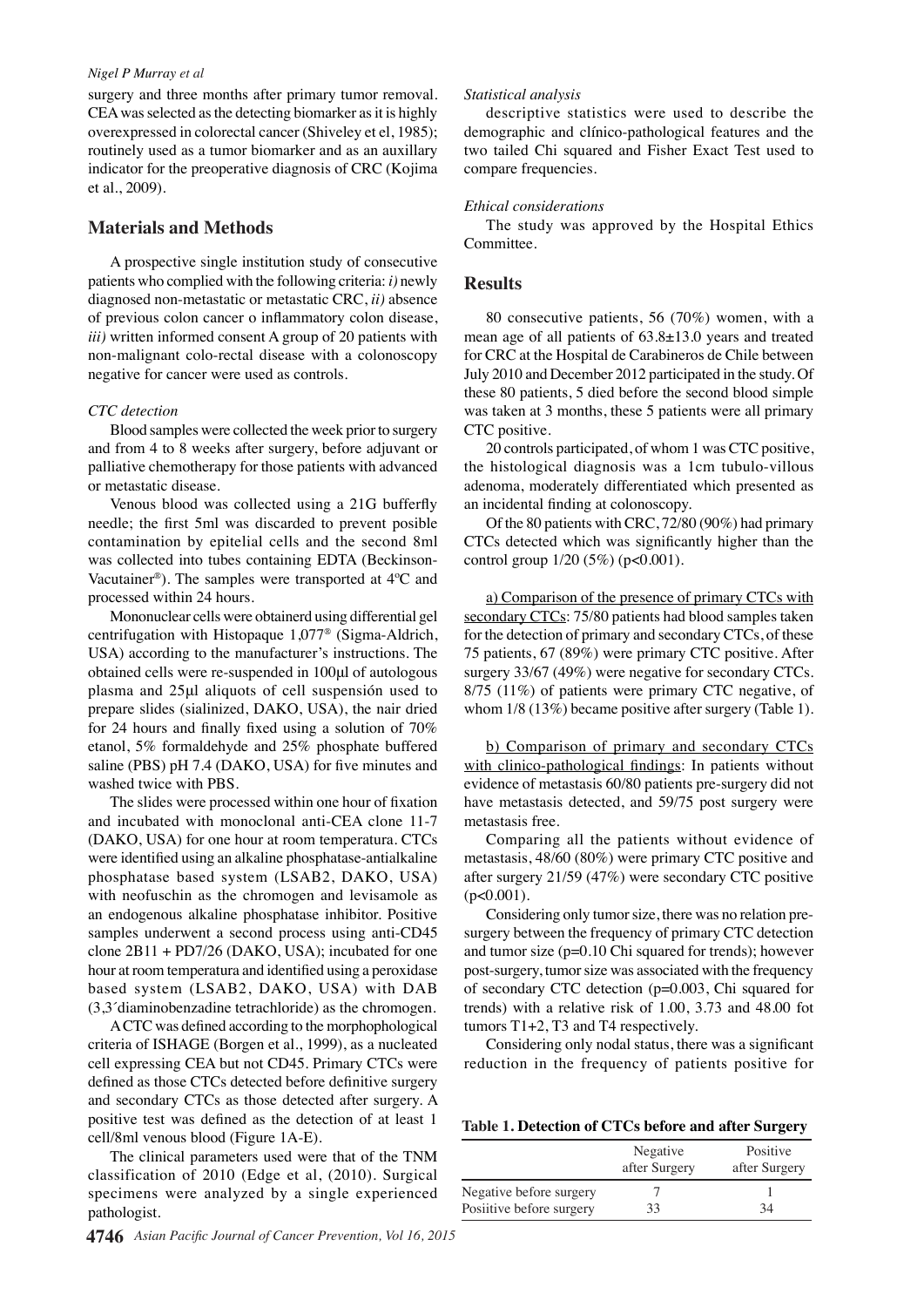*DOI:http://dx.doi.org/10.7314/APJCP.2015.16.11.4745 Secondary Circulating Tumor Cells are Associated with the Clinico-Pathological Parameters in Colo-Rectal Cancer Cases*

| Table 2. Frequency of CTC Detection According to TN Status Pre and Post Surgery |               |              |                          |  |
|---------------------------------------------------------------------------------|---------------|--------------|--------------------------|--|
|                                                                                 | Pre surgery   | Post surgery |                          |  |
| $T1N0M0 + T2N0M0$                                                               | 5/9(56%)      | $1/9(11\%)$  |                          |  |
| $T1N1M0 + T2N1M0$                                                               | $\theta$      | $\theta$     | $p=0.29$ (Fisher Test)   |  |
| T3N0M0                                                                          | 25/30 (83%)   | 4/30(13%)    | $p=0.0001$ (Chi squared) |  |
| T3N1M0                                                                          | 11/14(79%)    | 10/14(71%)   | $p=1.00$ (Chi squared)   |  |
| T4N0M0                                                                          | $1/1(100\%)$  | $1/1(100\%)$ | $p=1.00$ (Fisher test)   |  |
| T4N1M0                                                                          | $6/6(100\%)$  | $5/5(100\%)$ | $p=1.00$ (Fisher test)   |  |
| Total                                                                           | $48/60(80\%)$ | 21/59(47%)   | $p<0.001$ (Chi squared)  |  |



**Figure 1. A: duplet of CEA (+) CTCs in CRC metastasica, B: triplet of CEA (+) CTCs in CRC metastasica, C: Single CEA (+) in CRC non-metastasica, D: Duplet of mucin secreting CTCs in CRC mucin secreting primary tumor, E: Leucocyte negative for CEA, positive for CD45**

secondary CTCs, both in N0 patients 36/42 (86%) versus 8/40 (20%) (p<0.001, Chi squared) and N1 patients 36/38 (95%) versus 27/35 (74%) (p=0.041, Chi squared). The frequency of secondary CTC detection after surgery was significantly lower in N0 patients in comparison with N1 patients (p<0.001, Chi squared).

There was no difference in pre and post surgery frequency of CTC detection in T4 patients, irrespective of nodal status.

Comparing T3N0M0 versus T3N1M0 patients, there was no difference in the frequency of CTC detection presurgery between these groups, After surgery T3N0M0 patients had a significantly lower frequency of secondary CTC detection 4/30 (13%) versus 10/14 (71%) (p<0.001, Chi squared) than T3N1M0 patients. There was a significant reduction in the frequency of CTCs detected in T3N0M0 patients after surgery, 25/30 (83%) versus 4/30 (13%) (p=0.001 Chi squared). Comparing T3N1M0 patients there was no such significant reduction (Table 2).

In patients with metastasis: there was no difference between pre and post-surgery irrespective of T or N status, 17/20 (85%) versus 14/16 (88%) (p=1.00) respectively. However, patients with metastasis frequently had clusters of 3 or more cells detected which was not seen in M0 patients (Figure 1B).

#### **Discussion**

Studies using reverse transcriptase polymerase chain reaction (mRNA-rT-PCR) have reported that over 70% of patients were positive for CTCs pre-surgery with little variation in the frequency of positive patients by tumor size or nodal status (Wharton et al., 1999). Using anti-EpCAM, 71% of patients with CRC had CTCs detected pre-surgery, which decreased to 21% post-surgery (Galizia et al., 2013), similar to the frequency of detection using anti-CEA in our study.

2/3 patients with carcinoma in situ and 3/6 patients with small T2N0M0 tumors had primary CTCs detected. It is unlikely that these patients with CTCs detected pre-surgery are destined to develop recurrent disease, experimental and clinical studies indicate that CTC positivity before surgery does not imply that metastasis has occurred (Fidler, 1973; Glaves, 1983). This is because hematogenous metastasis is thought to be an inefficient process, where less than 0.01% of CTCs will implant at distant sites and eventually form metastasis (Fidler, 1973), the majority being cleared from the blood within 24 hours (Fidler, 1970).

This suggests that primary CTCs are not a biomarker that could be useful as a prognostic parameter, in the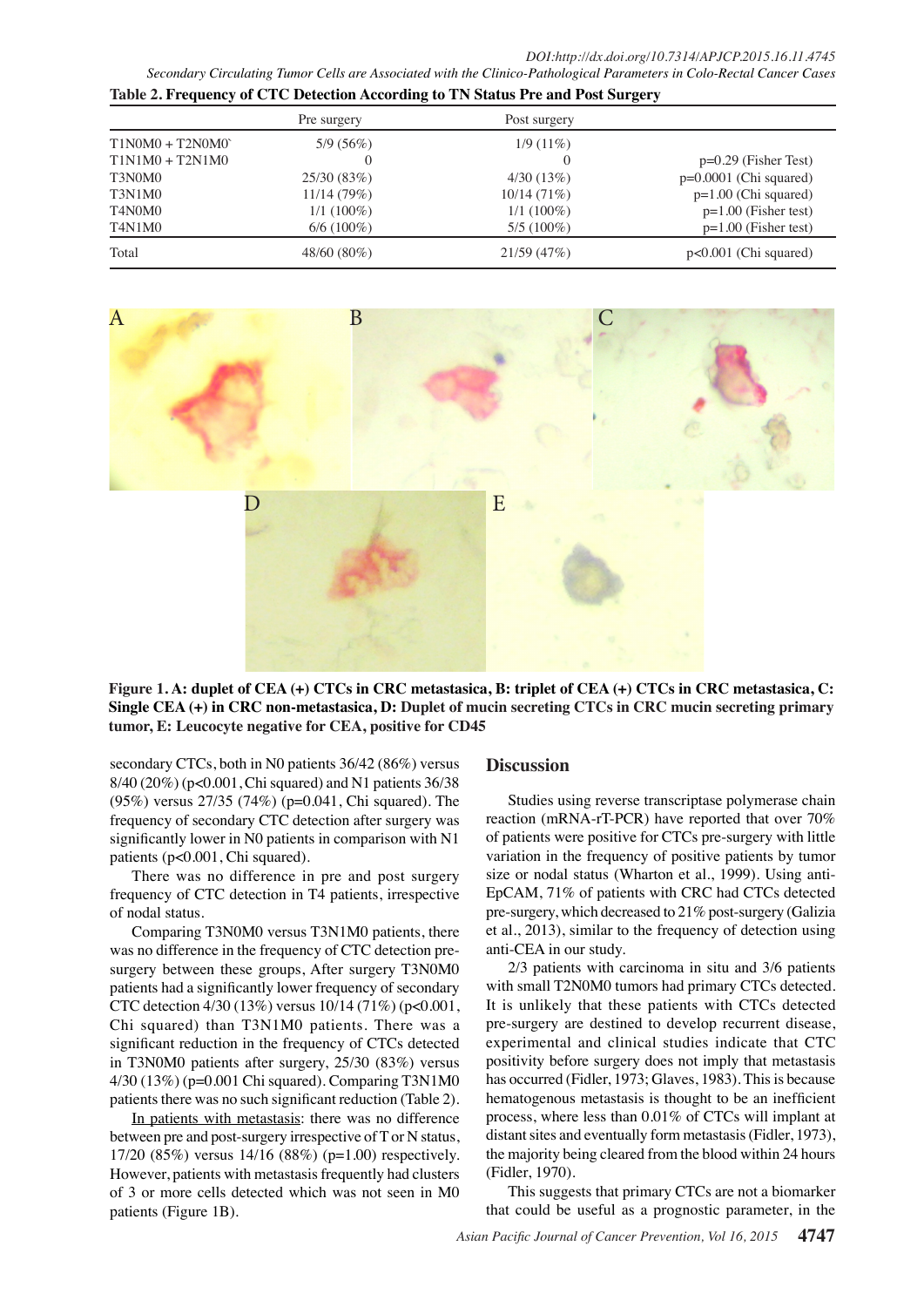#### *Nigel P Murray et al*

majority of cases they are eliminated after surgery. This lack of an association between primary CTCs and the AJCC staging system has been reported using rT-PCR assay methods (Patel et al., 2002). However, if primary CTCs are frequently found pre-surgery the question arises if they could be useful in detection of CRC, however the lack of a specific colorectal biomarker would hinder this application and the fact that EpCAM positive CTCs can be detected in benign colonic disease (Pantel et al., 2012).

The detection of secondary CTCs is associated with prognosis (Albuquerque et al., 2012; Galizia et al., 2013), and associated with disease stage (Gazzaniga et al., 2013). Our study supports the results of Gazzaniga; that with increasing tumor size and nodal infiltration the frequency of secondary CTC detection is increased. Together these data suggest that secondary CTC detection might help in the selection of high risk stage II colorectal cancer patients for adjuvant therapy. This is further supported by the fact that patients secondary CTC positive had an increased risk of relapse, while patients secondary CTC negative had a reduction of <90% in the risk of tumor relapse (Galiza et al., 2013). Galiza (2013), also reported that after surgery the number of patients positive for CTCs decreased significantly, that high postoperative levels of CTCs was the only independent variable related to cancer relapse. Galiza ret al used flow cytometry with anti-EpCAM/CD326 to detect CTCs; van Dalum (2015) using the CellSearch system® which using EpCAM to capture CTCs, reported that in patients with non-metastatic CRC CTCs detected before surgery and two to three years after surgery were associated with a poorer prognosis. They also reported that CTCs detected 2-3 weeks after surgery were not significantly associated with prognosis. A meta.-analysis of 1847 patients reported that although the detection of CTCs pre- treatment, during treatment and post-treatment were associated with the prognosis, that the association between prognosis and CTC detection was more pronounced when samples were collected during and after treatment (Huang et al., 2015). Thus samples collected pre-surgery and early post-surgery as a result of tumor manipulation may be cleared by the immune system or are not capable of implanting in distant tissues and thus not affect the prognosis (Weitz et al., 1998; Lim SH et al., 2014). This may explain the conflicting results reported by von Dalum.

Importantly, the detection of secondary CTCs may be used to monitor the effects of treatment, a metaanalysis showed that CTC response predicted tumor response to chemotherapy (Huang et al., 2014), that the timing of sampling for CTCs was important, changes in tumor activity or proliferation during chemotherapy may impact CTC numbers, thus changes in CTC levels better reflect chemotherapeutic sensitivity and tumor proliferation (Molnar et al., 2003). Changes in the dominant tumor phenotype is an important consequence of chemotherapy, sensitive cells are eliminated while those resistant to a particular line of treatment survive and proliferate. Detection of K-ras and BRAF mutations in CTCs represents a non-invasive method of monitoring changes in tumor phenotype, especially with the use of cetuximab or panitumumab (Musella et al., 2015; Suhaimi

et al., 2015).

CTCs detected pre-surgery do not reflect micrometastatic disease as the majority are cleared from the circulation after tumor removal. This differs from other biomarkers, Yang et al. (2011) reported that the use of serum Carcinoembryionic antigen, serum CA19-9 and CA-125 preoperatively was associated with the 5 year disease free survival. However, they could be useful in detecting colorectal cancer, whereas secondary CTCs detected after surgery would be more appropriate for prognosis.

In this study, we report the results of an inhouse immunocytochemical assay for the detection of CTCs in colorectal cancer patients. Assay development and validation (addressing technical terms such as specificity, contaminants, efficiency, sensitivity and simple quality) have been extensively explained elsewhere (Albuquerque et al., 2012a; 2012b). By applying simple routine immunocytochemistry, the implementation costs were minimal as equipment and reagents are part of the routine histocytochemical laboratory of a general hospital. No enrichment or detection method has yet proven to be the gold standard and continuing efforts are needed to improve the reliability of CTC detection techniques. The CellSearch® system has been validated via multicentre studies and is the only FDA approved device for enumeration of CTCs, its use presents some limitations that may be crucial for elucidating and optimizing the use of CTCs in cancer management (Hayes et al., 2008). The limitations of our study must be considered, with a relatively small study population which may influence result interpretation.

In this small population of CRC patients the use of in house routine low cost technology can be used to detect CTCs. They are associated with the clínico-pathological parameters only after surgical removal of the primary tumor; secondary CTCs might be important in identifying patients at high risk of relapse. Primary CTCs detected before surgical removal are frequently found, are not associated with the clínico-pathological parameters and might have a role in cancer screening.

### **Acknowledgements**

The authors wish to thank Mrs. Ana Maria palazuelos for her help in the writing of this manuscript.

#### **References**

- Abdifard E, Ghaderi S, Hosseini S et al (2013). Incidence trends of colorectal cancer in the west of Iran during 2000-2005. Asian *Pac J Cancer Prev*, **14**, 1807-11.
- Albuquerque A, Kubisch I, Stolzel U, et al (2012). Prognostic and predictive value of CTC analysis in colorectal cancer patients. *J Translat Med*, **10**, 222-8.
- Albuquerque A, Kubisch I, Ernest D et al (2012a). Development of a molecular multimarker assay for the analysis of CTCs in adenocarcinoma patients. *Clin Lab*, **58**, 373-84.
- Albuquerque, Kubisch I, Breier G et al (2012b). Multimarker gene analysis of CTCs in pancreatic cancer patients, a feasibility study. *Oncol*, **82**, 3-10.
- Allard J, Matera J, Miller MC et al (2004). Tumor cells circulate